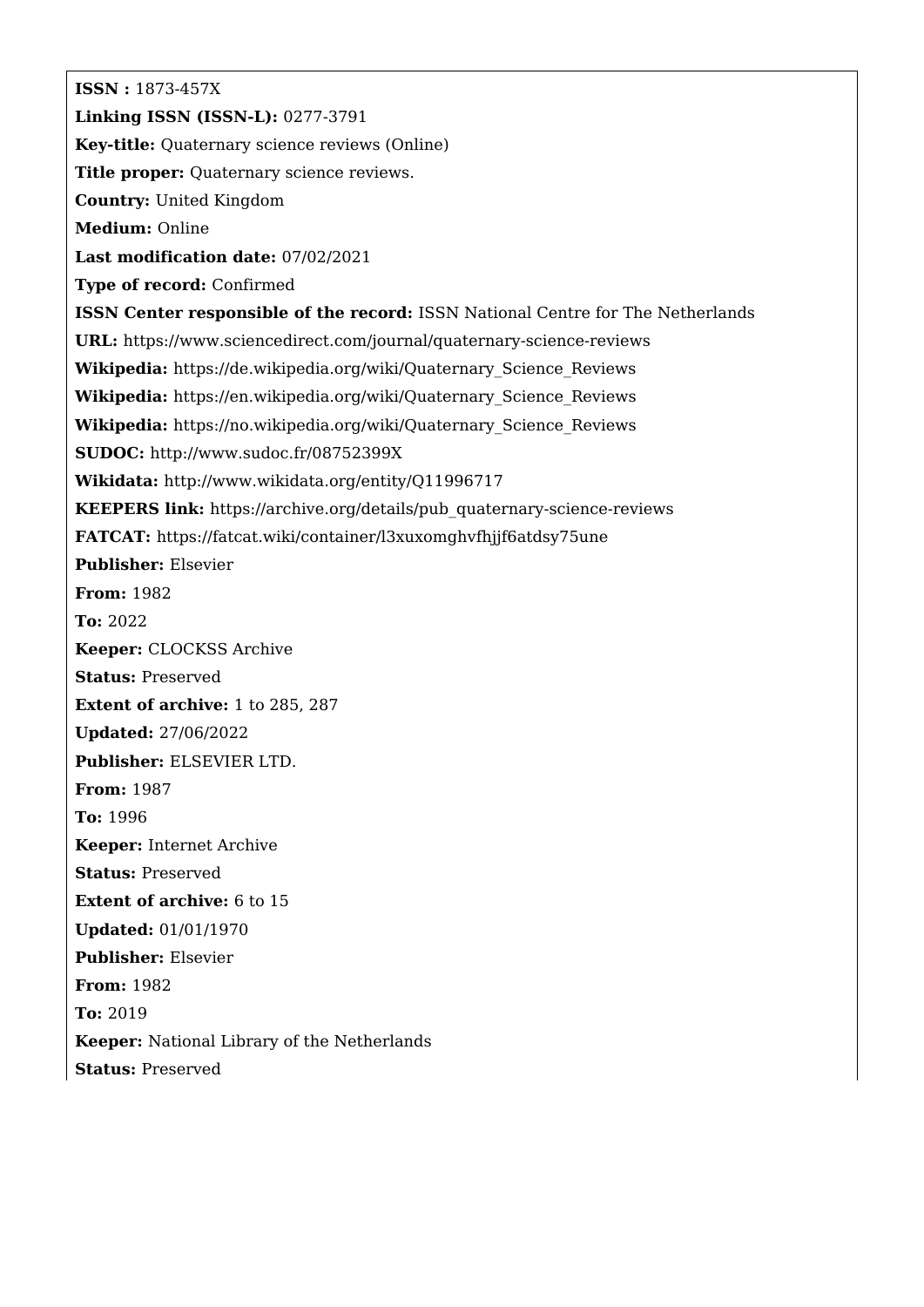**Extent of archive:** Preserved : 1 (1, I, 2 to 4); 2 (1, I, 2-3, 4); 3 (1, I, 2-3, 4); 4 (1, I, 2 to 4); 5 (C); 6 (1, I, 2, 3-4); 7 (1, I, 2, 3-4); 8 (1, I, 2 to 4); 9 (1, I, 2-3, 4); 10 (1, I, 2-3, 4 to 6); 11 (1-2, 3 to 6, 7-8); 12 (1, I, 2 to 10); 13 (1, I, 2 to 4, 5-7, 8, 9-10); 14 (1 to 6, 7-8, 9, 10); 15 (1, 2-3, 4, 5-6, 7, 8-9, 10); 16 (1, 2, 3-5, 6 to 10); 17 (1-3, I, 4-5, 6-7, 8, 9-10, 11, 12); 18 (1 to 3, 4-5, 6, 7, 8-9, 10-11, 12 to 14); 19 (1-5, 6 to 13, 14-15, 16, 17-18); 20 (1-3, 4, 5-9, 10 to 15, 16-17, 18); 21 (1-3, 4-6, 7, 8-9, 10, 11, 12-13, 14-15, 16-17, 18-19, 20-22); 22 (1, 2-4, 5-7, 8-9, 10-13, 14, 15-17, 18-19, 20, 21-22); 23 (1-2, 3-4, 5-6, 7-8, 9-10, 11-13, 14-15, 16-17, 18-19, 20-22, 23-24); 24 (1-2, 3-4, 5-6, 7-9, 10-11, 12-13, 14-15, 16-17, 18-19, 20-21, 22, 23-24); 25 (1-2, 3-4, 5-6, 7-8, 9-10, 11-12, 13-14, 15-16, 17-18, 19-20, 21-22, 23-24); 26 (1-2, 3-4, 5-6, 7-8, 9-10, 11-12, 13-14, 15-16, 17-18, 19-21, 22-24, 25-28); 27 (1-2, 3-4, 5-6, 7-8, 9-10, 11-12, 13-14, 15-16, 17-18, 19-20, 21-22, 23-24, 25-26, 27-28); 28 (1-2, 3-4, 5-6, 7-8, 9-10, 11-12, 13-14, 15-16, 17-18, 21-22, 23-24, 25-26, 27-28); 29 (1-2, 3-4, 5-6, 7-8, 9-10, 11-12, 13-14, 15-16, 17-18, 19-20, 21-22, 23-24, 25-26, 27-28); 30 (1-2, 3-4, 5-6, 7-8, 9-10, 11-12, 13-14, 15-16, 17-18, 19-20, 21-22, 23-24, 25-26, 27-28); 31 (C); 32; 33; 34; 35; 36; 37; 38; 39; 40; 41; 42; 43; 44; 45; 46; 47; 48; 49; 50; 51; 52; 53; 54; 55; 56; 57; 58; 60; 61; 62; 64; 65; 66; 67; 68; 70; 71; 72; 73; 74; 75; 76; 77; 78; 79; 80; 81; 82; 83; 84; 85; 86; 87; 88; 89; 90; 91; 92; 93; 94; 95; 96; 97; 98; 99; 100; 101; 102; 103; 104; 105; 106; 107; 108; 109; 110; 111; 112; 113; 114; 115; 116; 117; 118; 119; 120; 121; 122; 123; 124; 125; 126; 127; 128; 129; 130; 131; 132; 133; 134; 135; 136; 137; 138; 139; 140; 141; 142; 143; 144; 145; 146; 147; 148; 149; 150; 151; 152; 153; 154; 155; 156; 157; 158; 159; 160; 161; 162; 163; 164; 165; 166; 167; 168; 169; 170; 171; 172; 173; 174; 175; 176; 177; 178; 179; 180; 181; 182; 183; 184; 185; 186; 187; 188; 189; 190; 193; 194; 195; 198; 199; 200; 201; 202; 204; 205; 206; 207; 208; 209; 210; 211; 212; 213; 214; 215; 216; 217; 218; 219; 223; 225

**Updated:** 19/06/2022

**Publisher:** Elsevier

**From:** 1921

**To:** 2022

**Keeper:** Portico

**Status:** Preserved

**Extent of archive:** Preserved : 1 (1 to 4); 2 (1, 2-3, 4); 3 (1, 2-3, 4); 4 (1 to 4); 5 (Complete); 6 (1, 2, 3-4); 7 (1, 2, 3-4); 8 (1 to 4); 9 (1, 2-3, 4); 10 (1, 2-3, 4 to 6); 11 (1-2, 3 to 6, 7-8); 12 (1 to 10); 13 (1 to 4, 5-7, 8, 9-10); 14 (1 to 6, 7-8, 9, 10); 15 (1, 2-3, 4, 5-6, 7, 8-9, 10); 16 (1, 2, 3-5, 6 to 10); 17 (1-3, 4-5, 6-7, 8, 9-10, 11, 12); 18 (1 to 3, 4-5, 6, 7, 8-9, 10-11, 12 to 14); 19 (1-5, 6 to 13, 14-15, 16, 17-18); 20 (1-3, 4, 5-9, 10 to 15, 16-17, 18); 21 (1-3, 4-6, 7, 8-9, 10, 11, 12-13, 14-15, 16-17, 18-19, 20-22); 22 (1, 2-4, 5-7, 8-9, 10-13, 14, 15-17, 18-19, 20, 21-22); 23 (1-2, 3-4, 5-6, 7-8, 9-10, 11-13, 14-15, 16-17, 18-19, 20-22, 23-24); 24 (1-2, 3-4, 5-6, 7-9, 10-11, 12-13, 14-15, 16-17, 18-19, 20-21, 22, 23-24); 25 (1-2, 3-4, 5-6, 7-8, 9-10, 11-12, 13-14, 15-16, 17-18, 19-20, 21-22, 23-24); 26 (1-2, 3-4, 5-6, 7-8, 9-10, 11-12, 13-14, 15-16, 17-18, 19-21, 22-24, 25-28); 27 (1-2, 3-4, 5-6, 7-8, 9-10, 11-12, 13-14, 15-16, 17-18, 19-20, 21-22, 23-24, 25-26, 27-28); 28 (1-2, 3-4, 5-6, 7-8, 9-10, 11-12, 13-14, 15-16, 17-18, 19-20, 21-22, 23-24, 25-26, 27-28); 29 (1-2, 3-4, 5-6, 7-8, 9-10, 11-12, 13-14, 15-16, 17-18, 19-20, 21-22, 23-24, 25-26, 27-28); 30 (1-2, 3-4, 5-6, 7-8, 9-10, 11-12, 13-14, 15-16, 17-18, 19-20, 21-22, 23-24, 25-26, 27-28); 31 (Complete); 32; 33; 34; 35; 36; 37; 38; 39; 40; 41; 42; 43; 44; 45; 46; 47; 48; 49; 50; 51; 52; 53; 54; 55; 56; 57; 58; 59; 60; 61; 62; 63; 64; 65; 66; 67; 68; 69; 70; 71; 72; 73; 74; 75; 76; 77; 78; 79; 80; 81; 82; 83; 84; 85; 86; 87; 88; 89; 90; 91; 92; 93; 94; 95; 96; 97; 98; 99; 100; 101; 102; 103; 104; 105; 106; 107; 108; 109; 110; 111; 112; 113; 114; 115; 116; 117; 118; 119; 120; 121; 122; 123; 124; 125; 126; 127; 128; 129; 130; 131; 132; 133; 134; 135; 136; 137; 138; 139; 140; 141; 142; 143; 144; 145; 146; 147; 148; 149; 150; 151; 152; 153; 154; 155; 156; 157; 158; 159; 160; 161; 162; 163; 164; 165; 166; 167; 168; 169; 170; 171; 172; 173; 174; 175; 176; 177; 178; 179; 180; 181; 182; 183; 184; 185; 186; 187; 188; 189; 190; 191; 192; 193; 194; 195; 196; 197; 198; 199; 200; 201; 202; 203; 204; 205; 206; 207; 208; 209; 210; 211; 212; 213; 214; 215; 216; 217; 218; 219; 220; 221; 222; 223; 224; 225; 226; 227; 228; 229; 230; 231; 232; 233; 234; 235; 236; 237; 238; 239; 240; 241; 242; 243; 244; 245; 246; 247; 248; 250; 251; 252; 253; 254; 255; 256; 257; 258; 259; 260; 261; 262; 263; 264; 265; 266; 267; 268; 269; 270; 271; 272; 273; 274; 275; 276; 277; 278; 279; 280; 281; 282; 283; 284; 285

**Updated:** 04/06/2022

**Publisher:** Elsevier

**From:** 1982